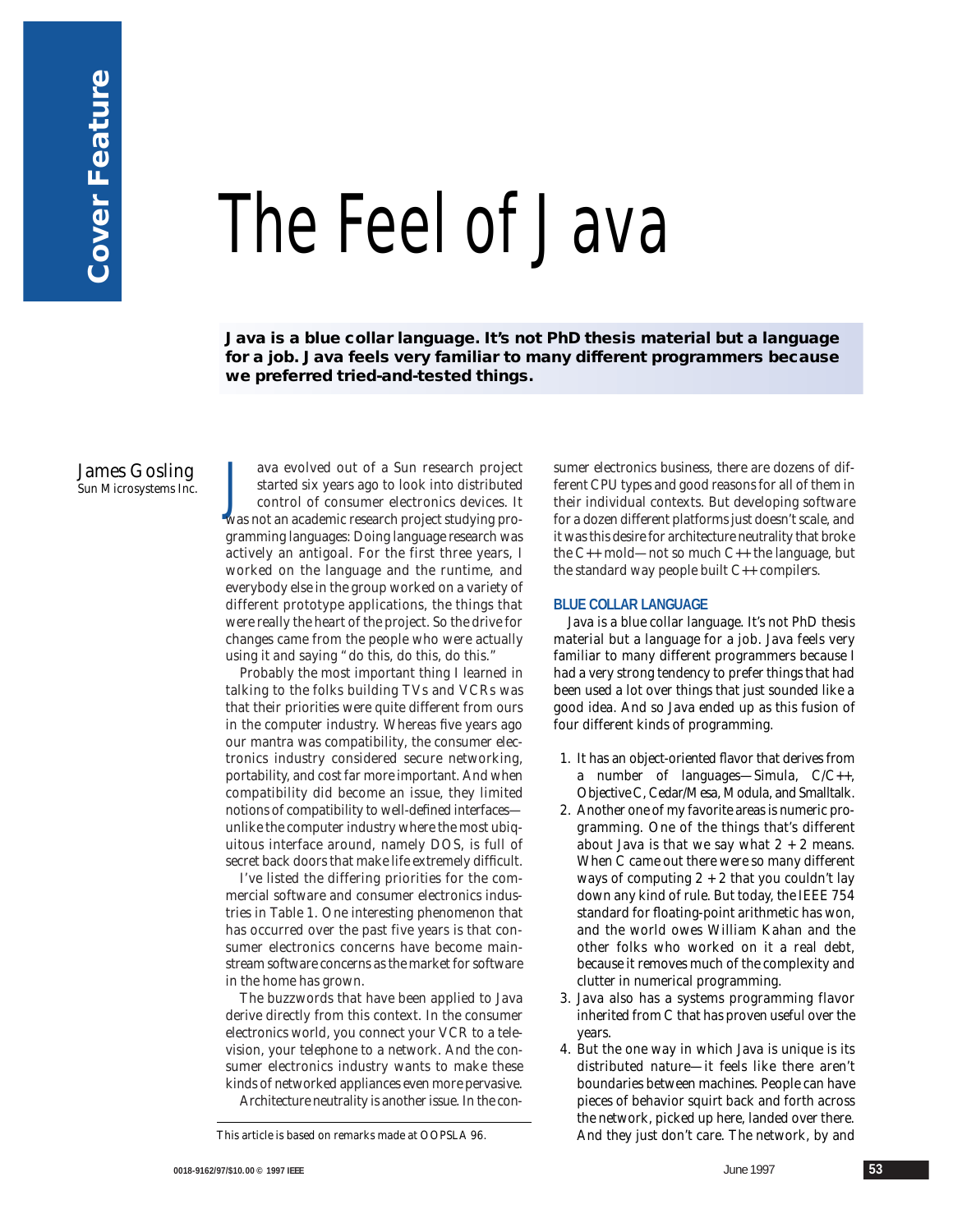| Table 1. Differing priorities of the commercial<br>software and consumer electronics industries<br>five years ago. |                             |
|--------------------------------------------------------------------------------------------------------------------|-----------------------------|
| <b>Commercial software</b>                                                                                         | <b>Consumer electronics</b> |

| Compatibility  | Security       |  |
|----------------|----------------|--|
| Performance    | Networking     |  |
| Portability    | Portability    |  |
| Reliability    | Reliability    |  |
| Networking     | Performance    |  |
| Multithreading | Multithreading |  |
| Security       | Compatibility  |  |
|                |                |  |

large, starts to behave like a sea of computation on which you can go rafting.

#### Distributed objects on the Web

In this particular environment, one of the key design requirements was to create quanta of behavior that could be shipped from place to place. Oddly enough, classes provide a nice encapsulation boundary for defining what one of these quantum particles is.

We also wanted to keep these quanta of behavior separate from data, which at the time was a real departure. General Magic was doing a very similar thing, except it was putting the code and the data together. In some cases this has a real advantage, but what if you're shipping around JPEG images? You end up in an untenable situation if every JPEG image has to have its own JPEG decompressor: You load a page with 20 images and end up with 20 JPEG decompressors at 100 Kbytes each.

So we worked hard to make sure that data and implementation were separate, but that the data could have tags that say, "I'm a bag of bytes that's understood by this type." And if the client doesn't understand the component's data type, it would be able to turn around and say, "Gee Mr. Server, do you have the implementation for this particular type?" and reach out across the Internet, grab the implementation, and do some checking to make sure that it won't turn the disk drive into a puddle of ash.

#### Thin clients

You can think of this as the client learning something. It now understands a new data type that it didn't understand before, and it obtained that knowledge from some remote repository. You can start building systems that are much more lean, that feel as though there's this core that understands the basic business of the application.

A Web browser is a good example. It's a simple loop—a set of interfaces to networking standards, document format standards, image format standards, and so on. And other components can plug into this browser until you have this huge brick of code around which you wrap a big steel band. That's your application, and it does everything. But what's lost in this pile of support code is the essence of a Web browser.

Similarly, the support code itself tends to lose its boundaries because people start getting sloppy. They start saying, "Well gee, there's this global variable over there that HTML was using, but I could use that creatively with my HTTP driver." It always bites you in the end, even though short term it feels good. With Java, we tended to do things that promoted up-front pain and long-term health, one of those funny religious principles.

#### Architecture neutral

Much of Java was driven by the Internet, and there's a series of deductive steps that follow from that starting point. The Internet has a diverse population, some companies' aspirations to the contrary. If you need to avoid doing different versions for different platforms, then you need some way of distributing software that is architecturally neutral. C, by and large, has been very portable, apart from a few gotchas like what does **int** mean. So we pushed for a uniform feeling and a deterministic semantics, so that you know what  $2 + 2$  means and what kind of evaluation order you have.

#### **JAVA VIRTUAL MACHINE**

At the same time, I made the mistake of going to school too long and actually getting a PhD, so I couldn't avoid doing a little bit of theoretical stuff. And besides, when you have people like Bill Joy (Sun cofounder and VP for Research) and Guy Steele (Sun Microsystems Distinguished Engineer) peering over your shoulder and wagging their fingers at you, things become a lot cleaner than the initial hacks one is tempted to commit in the spirit of expediency. And the theoretical work that went into Java really did add a lot of cohesiveness and cleanliness to it. Most of those things are under the covers in the way the virtual machine works. Things like the verifier, which is this minidataflow program prover that determines whether or not programs follow the game rules. But by and large, this kind of innovation was relatively rare in Java.

We use a very old technique where the compiler generates some bytecoded instructions for this abstract virtual machine that's based largely on work from Smalltalk and Pascal-P machines. I put a lot of effort into making it very easy to interpret and verify bytecode before it was compiled into machine code, using both an interpreter and a machine code generator to make sure that generating machine code was pretty straightforward.

#### Compile-time checking

The Java compiler does a lot of compile-time check-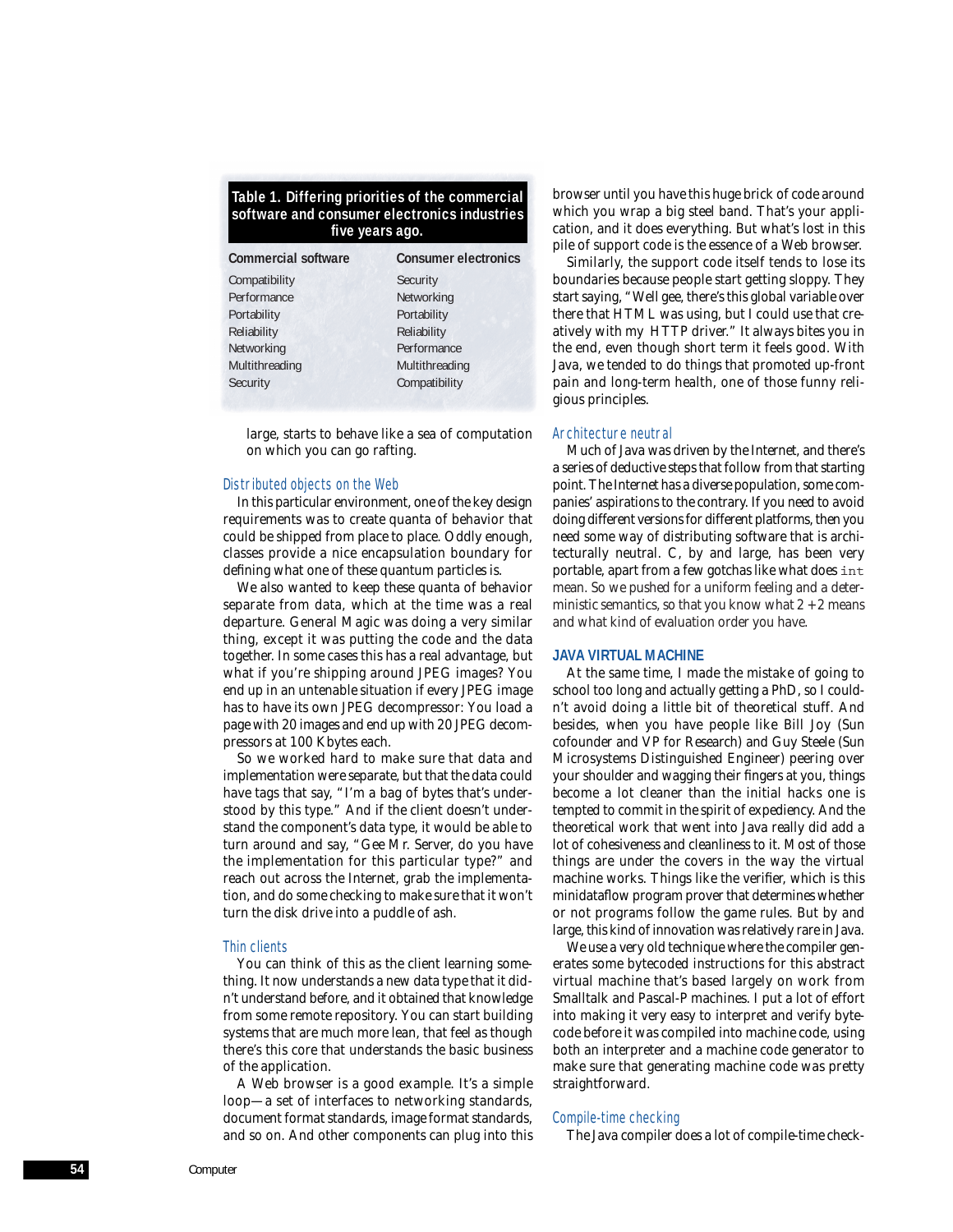ing that people aren't used to, and some have complained about the compiler's attitude, that it essentially has no warnings. For example, "used-before-set" is a fatal compilation error rather than just a warning. These may feel like restrictions, but it's rare that the compiler gives an error message without a very good reason. In all cases, we would try something and see how many bugs came out of the woodwork.

One of the interesting cases was name hiding. It's pretty traditional in languages to allow nested scopes to have names that are the same as names in the outer scope, and that's certainly the way it was in Java early on. But people had nasty experiences where they forgot they named a variable *i* in an outer scope, then declared an *i* in an inner scope thinking they were referring to the outer scope, and it would get caught by the inner scope. So we disallowed name hiding, and it was amazing how many errors were eliminated. Granted, it is sometimes an aggravation, but statistically speaking, people get burned a lot by doing that, and we're trying to avoid people getting burned.

#### Garbage collection

Another thing that's essential for reliability, oddly enough, is garbage collection. Garbage collection has a long and honorable history, starting out in the Lisp community, but it acquired a bad reputation because it tended to take more time than was necessary. Garbage collection gained the reputation of being used by lazy programmers who didn't want to call **malloc** and **free**. But in actual fact, there are a lot of other ways to justify it. And to my mind, one of the ways that works well when you're talking to some hard-nosed engineer is that it helps make systems more reliable. You don't have memory leaks or dangling pointers, and you cut your software maintenance budget in half by not having to chase them. With Java, you never need to worry about pointers off into hyperspace, pointers to one element beyond the end of your array.

#### Pointer restrictions

This also relates to restrictions on pointers and pointer arithmetic, which can lead to interface integrity problems. We in the engineering world have become accustomed to taking back doors into an object's private space to solve problems in the short term. In C, there's a standard cliché I've used frequently—**((int \*) p) [n]**—where you take some pointer, cast it to a pointer or to an integer, subscript it, and are then able to get anything as anything. The world is your oyster.

But long term, this practice always bites you. It creates a tremendous versioning problem, and systems become incredibly fragile. Having one little private

variable can make the whole system fall apart. If you look at what often happens in commercial systems, you'll find they end up not using object-oriented programming because of these back doors. They end up doing it in a way that hides all the stuff, so that it's much more obscure.

#### Exception handling

The exception model that we picked up pretty much straight out of Modula 3 has been, I think, a real success. Initially, I was somewhat anxious about it, because the whole notion of having a rigorous proof that an exception will get tossed can be something of a burden. But in the end, that is a good burden to have. When you aren't testing for exceptions, the code is going to break at some time in any real environment where surprising things always happen. Ariane 5 provides a vivid lesson on how important exception handling is.

Although exception handling makes Java feel somewhat clumsy because it forces you to think about something you'd rather ignore, your applications are ultimately much more solid and reliable.

#### **OBJECT-ORIENTED EXTENSIBILITY**

One of the things about Java that I pushed on pretty hard was allowing for future change. Much of that comes from Java's Lisp-like late binding, where methods are looked up on the fly at the very end. But there's a lot of optimization that gets done to rewrite the instructions so that method calls are fast and the various code generators turn them into the obvious threeinstruction sequence.

Thus, you can add methods almost fearlessly and can add and remove private variables with total impunity. You have to make sure of a few things—for example, that you don't remove methods that aren't being used, or if you want to remove or change them, you at least leave another method in there whose type signature is the same. As long as you practice this relatively simple discipline, you can change classes pretty readily without having to worry about how this breaks all of your subclasses and the applications based on them.

What I found most interesting in watching people use Java was that they used it in a way similar to rapid prototyping languages. They just whacked something together. I was initially surprised by that, because Java is a very strongly typed system, and dynamic typing is often considered one of the real requirements of a rapid prototyping environment. But after watching people for a while and doing it myself and thinking "Why does this feel this way to me," I decided that probably the most important thing was that in a typical rapid prototyping language like Smalltalk, you find out about it fast when **What I found most interesting in watching people use Java was that they used it in a way similar to rapid prototyping languages. They just whacked something together.**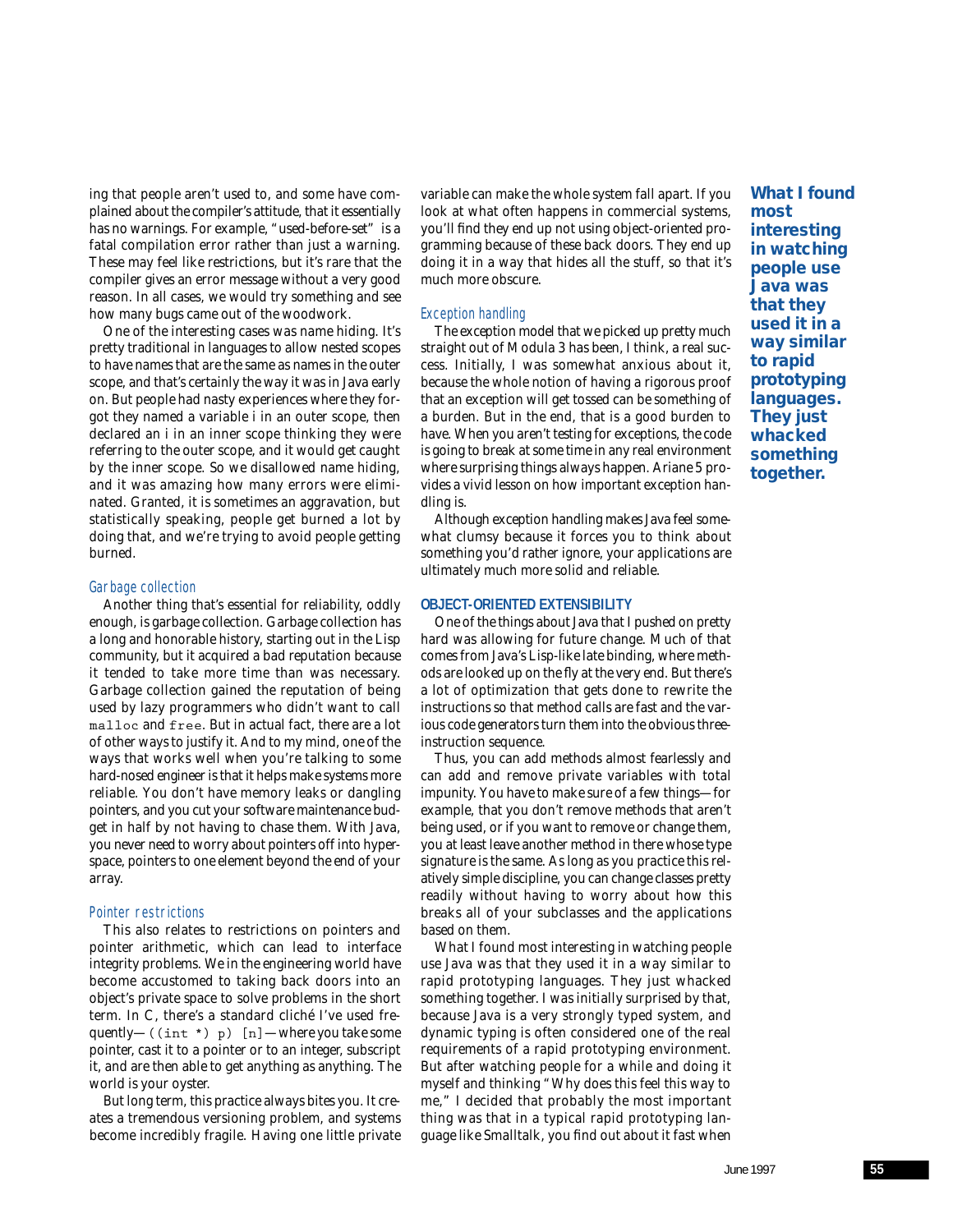```
System.getProperty("os.name")
abstract class Spam {…}
class SpamSolaris extends Spam
{…}
class SpamWin32 extends Spam{…}
Class c = Class.forName("Spam"
+System.getProperty("os.name"));
```
**Figure 1. Sample adapter providing appropriate subclasses for different operating systems, thus achieving complete portablility.**

something goes wrong. There aren't these mysterious memory smashes. Java does a pretty good job of avoiding situations where mysterious alpha particles come in from hyperspace and blow up your system, where you spend four days to discover that you had a for-loop clearing an array that went one element too far, and where that fact isn't discovered until thousands of instructions later when some other memory block is being accessed.

#### Dynamic linking

Another important aspect of Java is that it's dynamic. Dynamic linking—where classes come in and have their links snapped very late—lets you adapt to change. Change not only in the versioning problem from one generation of software to the next, but also in the sense of being able to load handlers for new data types. It lets the system defer a lot of decisions—principally object layout—to the runtime.

We had a longstanding debate, particularly with people from the Objective C crowd, about factories versus constructors. A factory is a static method on a type—that is, you would say **type.new** rather than **new Type**. I was not totally persuaded by the factory argument because there was always the problem of who, in the end, creates the object. So Java stayed with the C++ way of saying **new Type**.

But factories are used as a style in places where you don't know exactly what you want or if you need a new object. If you want a font, for example, you don't necessarily want to create it and might prefer to look it up. Java's dynamic behavior is often fed by this style of using static factory methods to allocate objects rather than call the constructor directly.

One way this is used is in this short cliché of doing **new** on a string name, where you start by calling a static method on a class called **forName**, which takes the string as a parameter and gives you a class object that happens to have that name. Where this becomes interesting is when the string parameter to **forName** is something that you compute by concatenating strings together. You use a method on a class object called **makeInstance**, which calls the default constructor:

**Class c = Class.forName("foo."+x); Thing b = (Thing) c.makeInstance();**

These two things together interact with these objects in Java called class loaders, which are responsible for taking a class name and finding an actual class implementation for it. This is the central cliché for achieving this quanta of behavior where we take the MIME type, for instance, do a little bit of string mushing to turn the MIME type into a class name, and say **Class.forName**, which causes all sorts of HTTP searches to happen. And then magically you've got a handler for that type that's been installed dynamically.

Another stylized way we use this is for adapters. Adapters are interfaces that are designed for achieving portability. Say you have an interface to some networking abstraction or file system, and you want to provide both a consistent superclass with a consistent interface and an appropriate subclass that is dependent upon the actual operating system you're using. Adapter objects are often looked up by using a factory rather than a normal constructor. We then use the previous cliché fed by a property inquiry like system.getProperty of os.name, as shown in Figure 1, which returns a string like Solaris or Win32. If you're trying to find an implementation of this abstract class Spam and you have a SpamSolaris, a SpamWin32, and a SpamMac class, you can go through this sequence to obtain the appropriate "spamming" class for your machine. And it ends up being completely portable.

#### **PERFORMANCE**

We were working on a prototype just-in-time compiler from the very beginning, as I felt strongly that Java had to feel fast. I wanted something comparable to C in performance. This feeling came from watching what people did with previous scripting languages I had written, where they always pushed them way beyond what I expected.

Much of Java's semantics and that of the virtual machine were driven by a couple of canonical examples. Namely, I wanted to get  $a = b + c$  to be one instruction, and **p.m** of something to be about three instructions. It currently tends to be four or five, which is still a pretty small number. That goal pretty much dictated that the system be statically typed. Many languages infer a fair amount of this type information or they'll compile it, assume a type, and then do checks, but that adds a huge amount of complexity. Strong typing simplifies the translation process tremendously and picks up a lot of programming errors as well.

Java 1.0 was tuned far more for portability than for performance, but I think it still performed reasonably well. Today, there are a number of JIT compilers on the market that are not quite up there with C but are